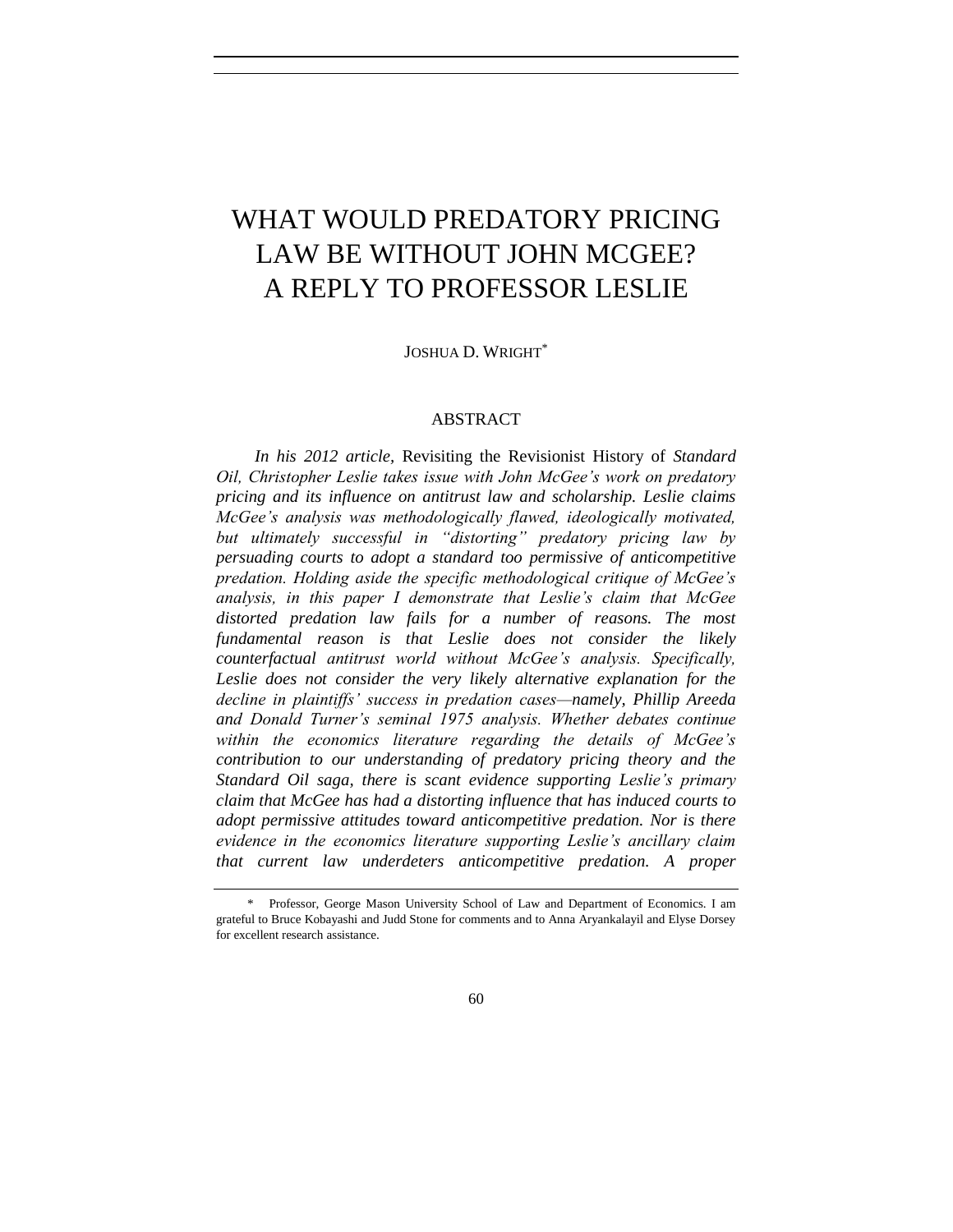#### 2012] *A REPLY TO PROFESSOR LESLIE* 61

*understanding of the intellectual foundations of modern predation doctrine reveals a doctrine far more stable and durable than Leslie implies.*

# <span id="page-1-2"></span><span id="page-1-1"></span><span id="page-1-0"></span>I. INTRODUCTION

In his 2012 article, *Revisiting the Revisionist History of Standard Oil*,<sup>1</sup> Christopher Leslie takes issue with John McGee's work on predatory pricing and its influence on antitrust law and scholarship.<sup>2</sup> Neither challenging  $McGee<sup>3</sup>$  nor contesting what Leslie describes as Chicago School conventional wisdom are particularly novel claims in the predation literature. Chicago School scholars have themselves long recognized price predation is possible and can be a theoretically rational means of exploiting dominance.<sup>4</sup> Leslie's ultimate claim, however, is much more ambitious and warrants further discussion: McGee's account "distorted" predatory pricing law by inducing courts to impose too strict a standard on plaintiffs, thereby underdeterring anticompetitive predation. The ambitious, and more interesting, element of Leslie's claim has little to do with the assertion that McGee's account is wrong; Leslie presses the case that alleged methodological and factual errors in a single article fundamentally warped predatory pricing law for the next fifty years.<sup>5</sup>

According to Leslie, predatory pricing scholarship and jurisprudence have never recovered from McGee's onslaught. He proffers that legal scholars and courts, which unwittingly adopted McGee's analysis, have veered antitrust law off-course since *Matsushita Electric Industrial Co. v. Zenith Radio Corp.*<sup>6</sup> over a quarter-century ago. This detour resulted in the

<sup>1.</sup> Christopher R. Leslie, *Revisiting the Revisionist History of* Standard Oil, 85 S. CAL. L. REV. 573 (2012).

<sup>2.</sup> John S. McGee, *Predatory Price Cutting: The* Standard Oil (N.J.) *Case*, 1 J.L. & ECON. 137 (1958). McGee's work has been cited in a number of articles in this Symposium. *See* Leslie, *supra* note [1,](#page-1-0) at 577 n.18; Barak Orbach & D. Daniel Sokol, *Antitrust Energy*, 85 S. CAL. L. REV. 429, 432 n.20 (2012); Barak Orbach & Grace Campbell Rebling, *The Antitrust Curse of Bigness*, 85 S. CAL. L. REV. 605, 638 n.190 (2012); George L. Priest, *Rethinking the Economic Basis of the Standard Oil Refining Monopoly: Dominance Against Competing Cartels*, 85 S. CAL. L. REV. 499, 503 n.16 (2012); D. Daniel Sokol, *The Strategic Use of Public and Private Litigation in Antitrust as Business Strategy*, 85 S. CAL. L. REV. 689, 720 n.187 (2012).

<sup>3.</sup> *See, e.g.*, ROBERT H. BORK, THE ANTITRUST PARADOX 145 (1978); RICHARD A. POSNER, ANTITRUST LAW 208–11 (2d ed. 2001); James A. Dalton & Louis Esposito, *Predatory Price Cutting and Standard Oil: A Re-Examination of the Trial Record*, 22 RES. L. & ECON. 155 (2007); Elizabeth Granitz & Benjamin Klein, *Monopolization By "Raising Rivals' Costs": The Standard Oil Case*, 39 J.L. & ECON. 1, 2 (1996).

<sup>4.</sup> *See* POSNER, *supra* not[e 3,](#page-1-1) at 208–12 (analyzing when "predatory pricing is not, and is, likely to be profitable"); *infra* not[e 38](#page-6-0) and accompanying text.

<sup>5.</sup> *See* Leslie, *supra* note [1,](#page-1-0) at 577–78.

<sup>6.</sup> Matsushita Elec. Indus. Co. v. Zenith Radio Corp., 475 U.S. 574 (1986).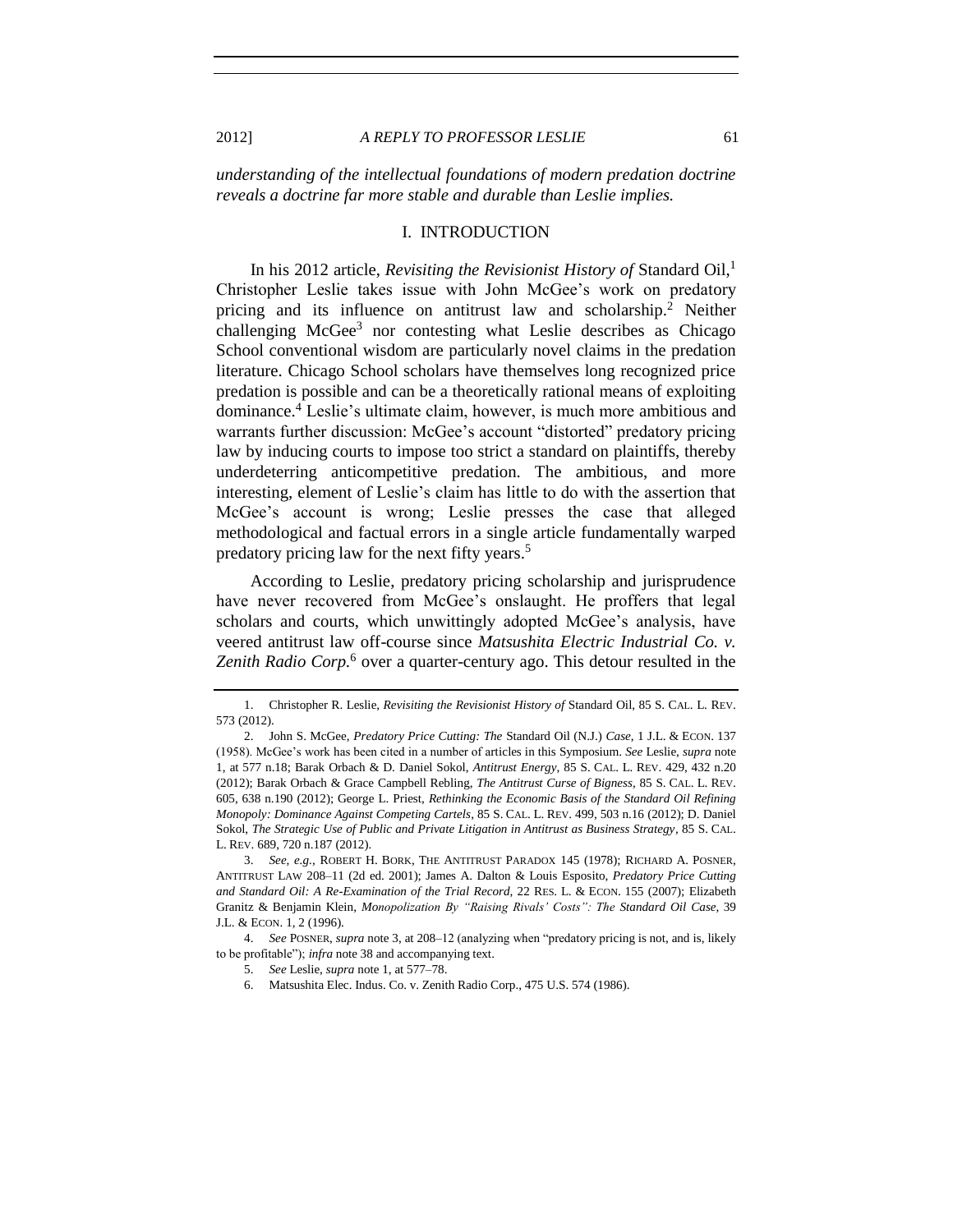#### 62 *SOUTHERN CALIFORNIA LAW REVIEW POSTSCRIPT* [Vol. 85:PS 60

familiar *Brooke Group Ltd. v. Brown & Williamson Tobacco Corp.*<sup>7</sup> standard governing predatory pricing cases, which requires plaintiffs to demonstrate both (1) price below an appropriate measure of cost and (2) a dangerous probability of recoupment.<sup>8</sup>

Leslie's claim that *Brooke Group*, in some important respect, is a manifestation of McGee's perverse impact on the development of price predation jurisprudence is interesting. Leslie's distortion claim, however, begs the counterfactual: What would predatory pricing law be without McGee's analysis? Counterfactual analysis is, of course, standard antitrust fare. It also illuminates the fact that Leslie's is an inherently empirical claim. As I will demonstrate below, the claim ultimately fails for a number of reasons. Perhaps the most fundamental weakness is that Leslie does not consider alternative hypotheses that might explain the change in predation law he attributes to a distortion induced by McGee's work. There is a very likely alternative explanation for the decline in plaintiffs' success in predation cases. Namely, Phillip Areeda and Donald Turner's seminal 1975 analysis.<sup>9</sup> Areeda and Turner's work proved incredibly influential with both courts and scholars. Further, the evidence suggests that Areeda and Turner's work had a significant negative impact on plaintiffs' prospects in predation claims well before *Matsushita* was decided, a fact fatal to Leslie's distortion account. Leslie's error in this regard illustrates an important point about modern predation law. Contrary to Leslie's account of a fragile doctrine susceptible to hijacking by a single paper over fifty years ago, the intellectual foundation of modern predation doctrine is a robust one—as former Federal Trade Chairman William Kovacic has observed—with roots in both the Chicago and Harvard antitrust traditions.<sup>10</sup>

<span id="page-2-1"></span><span id="page-2-0"></span>Part II briefly reviews Leslie's distortion claim, evaluating his proffered evidence and finding that it is not nearly as sufficient as the claim is bold. Part III takes on the counterfactual thought experiment necessary to evaluate Leslie's claim: What would predatory pricing law look like today absent McGee's work? Part IV concludes.

<sup>7.</sup> Brooke Grp., Ltd. v. Brown & Williamson Tobacco Corp., 509 U.S. 209 (1993).

<sup>8.</sup> *Id.* at 222–24.

<sup>9.</sup> Phillip Areeda & Donald F. Turner, *Predatory Pricing and Related Practices Under Section 2 of the Sherman Act*, 88 HARV. L. REV. 697 (1975).

<sup>10.</sup> William E. Kovacic, *The Intellectual DNA of Modern U.S. Competition Law for Dominant Firm Conduct: The Chicago/Harvard Double Helix*, 2007 COLUM. BUS. L. REV. 1, 43–51.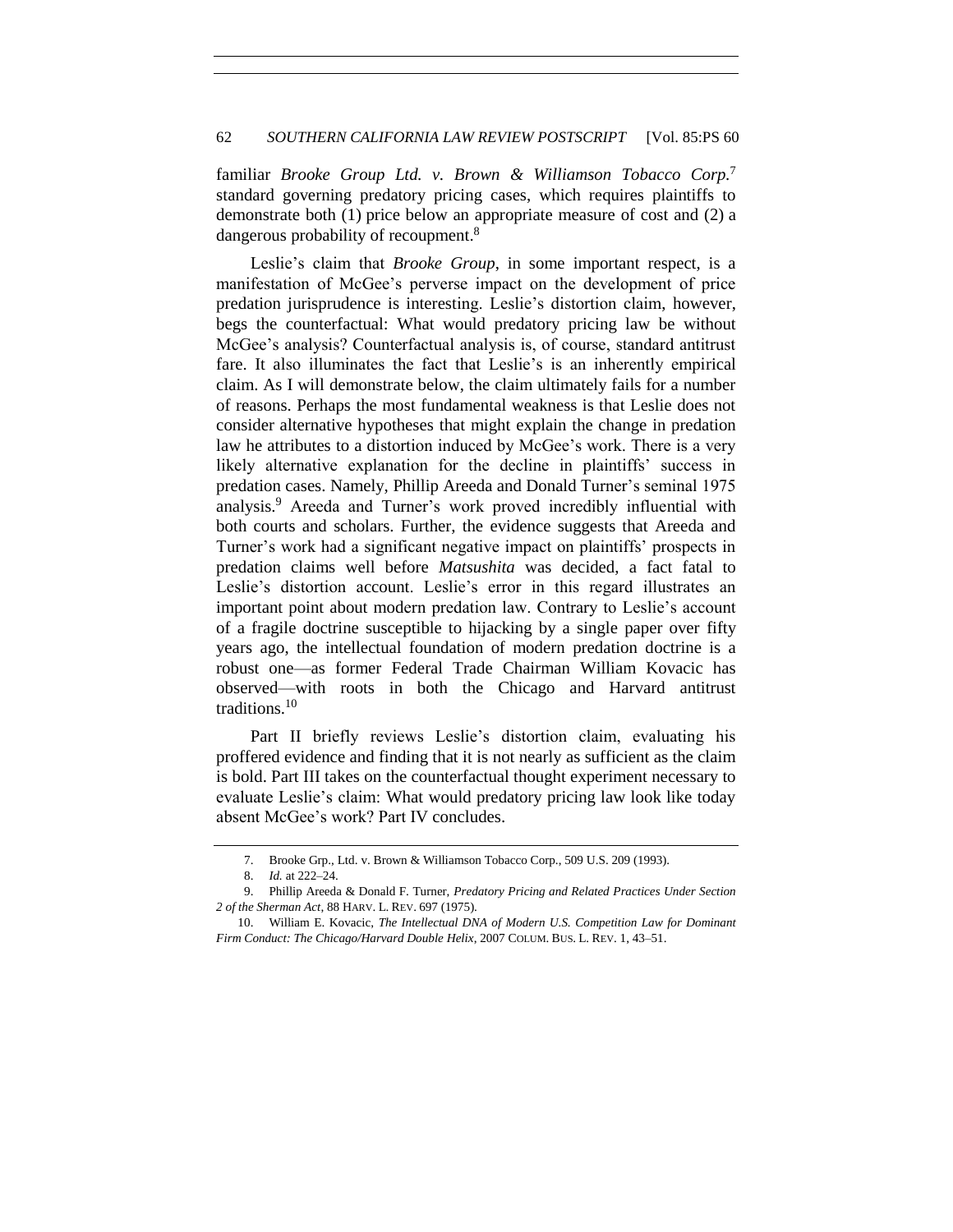# II. DID MCGEE'S ANALYSIS DISTORT PREDATION LAW? THEORY AND EVIDENCE

Leslie challenges both McGee's characterization of *Standard Oil*'s facts<sup>11</sup> as well as its implications for predation law.<sup>12</sup> While McGee himself offered some caution with respect to his findings and analysis,<sup>13</sup> Leslie characterizes McGee's work as standing for the following three factual or theoretical propositions: (1) Standard Oil did not engage in predatory pricing; (2) firms do not even attempt predatory pricing; and (3) predatory pricing is inherently unprofitable.<sup>14</sup> Leslie's primary point of contention is apparently that McGee "never defined cost, never enumerated Standard's actual prices, and never actually compared cost to price."<sup>15</sup> So far as his criticism of McGee rests on the factual allegation that Standard Oil did or did not engage in price predation, it is far from novel.<sup>16</sup>

Leslie's distortion claim is potentially more provocative, but not entirely novel. Richard Posner, for example, remarked that "early [predatory pricing] literature was excessively influenced . . . by John McGee's pathbreaking article."<sup>17</sup> Leslie extends this distortion argument from the scholarly literature to the courts. He asserts that "McGee was wildly successful in spinning an alternative narrative" that was "suprising[ly]" embraced by the courts.<sup>18</sup> Given the impressive power McGee's work has allegedly wielded, Leslie ultimately concludes that his scholarship "risks distorting antitrust jurisprudence because predatory pricing law, as shaped by McGee<sup>[]</sup> . . ., creates a risk of false negatives.<sup>"19</sup> But how? Leslie never articulates the precise manner in which McGee's scholarship warped antitrust's predatory pricing standard, but the clear implication is that current law is underdeterrent and the Chicago School is

<sup>11.</sup> Leslie, *supra* not[e 1,](#page-1-0) at 580–81.

<sup>12.</sup> *Id.* at 581–82.

<sup>13.</sup> McGee, *supra* note [2,](#page-1-2) at 169 ("This limited study suggests that what businessmen do *to* one another is much less significant to monopoly than what they find it useful to do together to serve their common interest.").

<sup>14.</sup> Leslie, *supra* not[e 1,](#page-1-0) at 579.

<sup>15.</sup> *Id.* at 599.

<sup>16.</sup> *See supra* not[e 3](#page-1-1) and accompanying text. Leslie does not take a definitive stand on whether the facts suggest Standard Oil engaged in predation. Leslie, *supra* note [1,](#page-1-0) at 602 ("[T]he trial record may not tell us with certainty whether Standard engaged in predatory pricing, as we define it today.").

<sup>17.</sup> POSNER, *supra* note [3,](#page-1-1) at 208. Posner goes on to critique McGee's work and to discuss the conditions under which "the prospects for successful predation are brighter," *id.* at 214—demonstrating not only that he acknowledges predatory pricing can theoretically be rational, but further that he also is not "accept[ing] without question McGee's" conclusions. Leslie, *supra* not[e 1,](#page-1-0) at 579.

<sup>18.</sup> Leslie, *supra* not[e 1,](#page-1-0) at 578–79.

<sup>19.</sup> *Id.* at 603.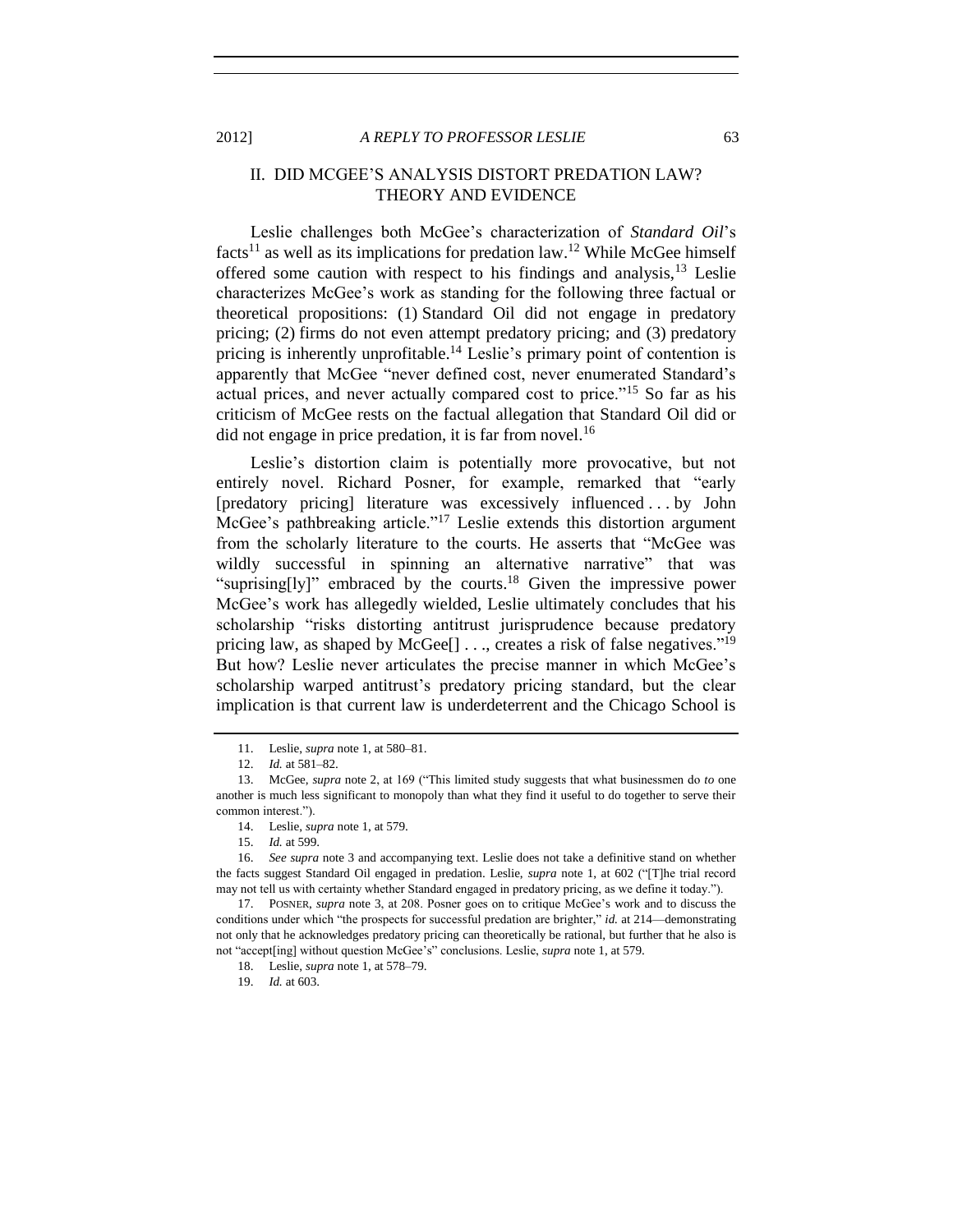#### to blame.<sup>20</sup>

This argument is essentially empirical, and it can—and should—be evaluated as such, to the extent possible. A reasonable starting point is to evaluate McGee's adoption and endorsement by courts, alternative explanations for changes in the law that would otherwise be attributed to McGee, and actual empirical evidence that anticompetitive predation is frequent under the modern standard. The evidence Leslie musters in favor of the distortion principle is inadequate to support his claim for a number of reasons.

The first, and perhaps most detrimental, flaw in Leslie's analysis is the dearth of evidence supporting his contention that courts in fact overly relied on McGee in developing predatory pricing jurisprudence. Leslie asks "why [McGee's article is] so widely embraced by ... judges as proving that predatory pricing does not occur and cannot succeed."<sup>21</sup> The answer, quite simply, is that it is not. Leslie's evidence supporting this claim consists entirely of a variety of citations to McGee from scholars and courts.<sup>22</sup> Leslie acknowledges that it took the Supreme Court nearly thirty years to cite McGee's work<sup>23</sup>—and even then, the Court cited McGee only as a supplemental source,  $24$  or alongside a string of others.  $25$  He correctly notes that both *Matsushita* and *Advo, Inc. v. Philadelphia Newspapers, Inc.*<sup>26</sup> cite McGee—but he does not mention that these are the *only* two court cases that cite McGee's 1958 article.<sup>27</sup> Leslie focuses on widespread judicial

<span id="page-4-0"></span><sup>20.</sup> Leslie asserts that the reason scholars and judges have readily embraced McGee's analysis is because "McGee argued against antitrust enforcement as part of a larger political, legal, and academic movement against strong antitrust law," and that "McGee's analysis was consistent with the Chicago School's policy goals." *Id.* at 602–03. Leslie does not attempt to reconcile this assertion with the analyses of Chicago School scholars, including many whom he cites in his article, who explicitly rejected McGee's contention that predation was impossible or provided alternative anticompetitive explanations. *See infra* note[s 39](#page-6-1)[–40](#page-7-0) and accompanying text.

<sup>21.</sup> Leslie, *supra* not[e 1,](#page-1-0) at 602.

<sup>22.</sup> Leslie also mentions that courts prior to *Matsushita* cited *Standard Oil* for the proposition that price predation can constitute a violation of the Sherman Act but points out that such citations are less common post-*Matsushita*. *Id.* at 578 n.26. However, it is unclear what inferences the reader is invited to draw from this evidence. It is clear that price predation remains an antitrust violation under current law. *See* Brooke Grp. Ltd. v. Brown & Williamson Tobacco Corp., 509 U.S. 209, 222–24 (1993) (articulating the requirements for demonstrating a cognizable predatory pricing case). Leslie may be implying that any apparent fall in references to predation after *Matsushita* is attributable to McGee. Such a decrease in judicial references to predation, however, would be consistent with a reduction in predation cases for any reason.

<sup>23.</sup> Leslie, *supra* not[e 1,](#page-1-0) at 577.

<sup>24.</sup> Matsushita Elec. Indus. Co. v. Zenith Radio Corp., 475 U.S. 574, 589 (1986).

<sup>25.</sup> *Id.* at 589–90.

<sup>26.</sup> Advo, Inc. v. Phila. Newspapers, Inc., 51 F.3d 1191 (3d Cir. 1995).

<sup>27.</sup> A search on Google Scholar, performed on August 7, 2012, for federal cases citing McGee's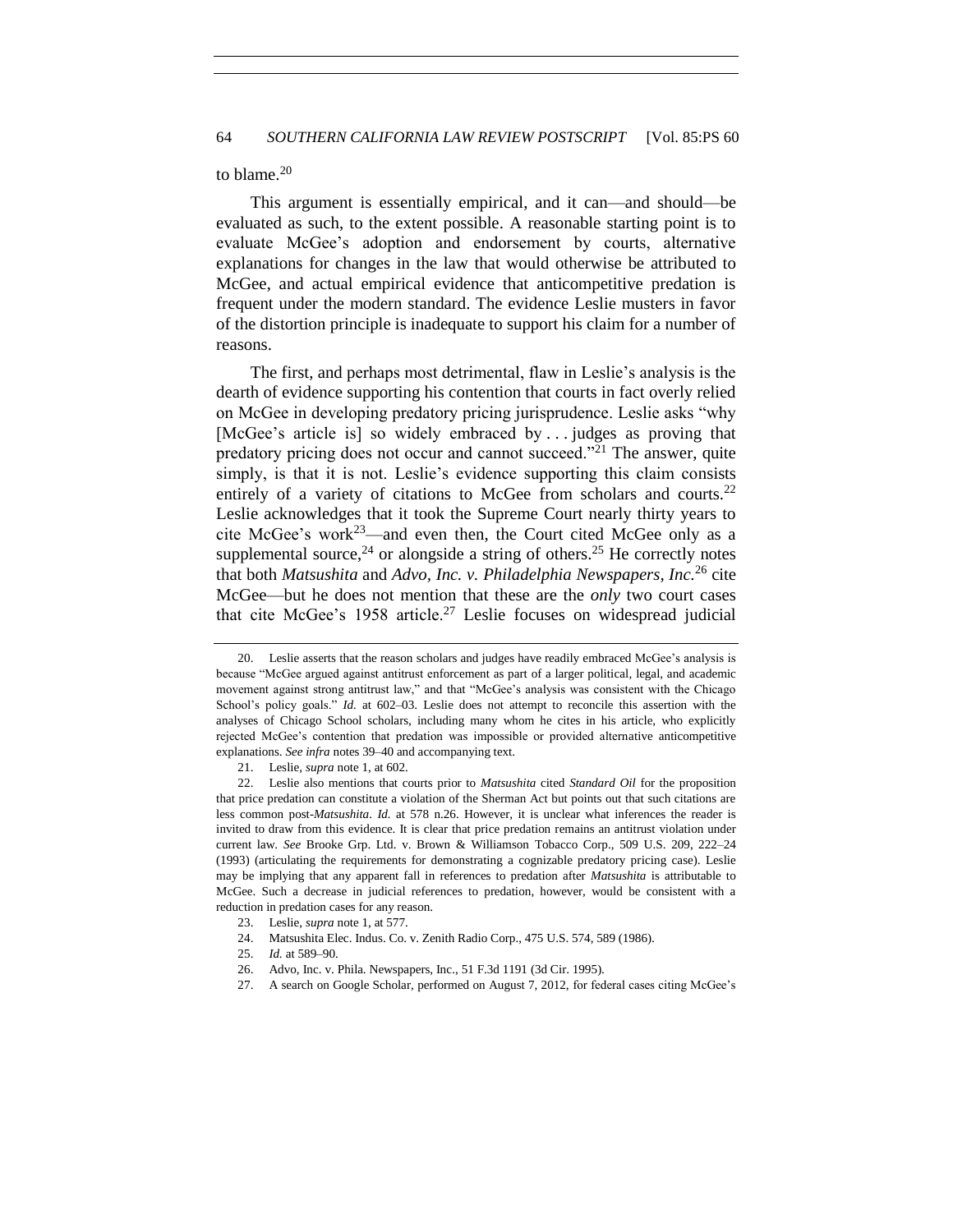adoption of *Matsushita*'s language that predatory pricing is "rarely tried, and even more rarely successful,"<sup>28</sup> and he attributes the invocation of that language to McGee's work.<sup>29</sup> But the *Matsushita* opinion itself does not support the claim; rather, it cites Bork, Areeda and Turner, and Easterbrook, as well as McGee.<sup>30</sup>

<span id="page-5-0"></span>Additionally, Leslie does not consider alternative explanations for the movements in predation law he attributes to McGee. The most important of these alternative explanations, as I shall discuss below, is Areeda and Turner's pathbreaking 1975 article, $31$  to which Leslie makes only a passing reference.<sup>32</sup>

One apparent reason for his failure to consider alternative causes of the shift in predatory pricing law is that Leslie describes the Chicago School as an accomplice to the McGee-induced distortion and views Chicago scholars as uniformly accepting McGee's characterizations and conclusions.<sup>33</sup> But this treatment is simply incorrect. Chicago School scholars have intensely debated the merits of McGee's work as well as the potential for rational price predation.<sup>34</sup> This is an unfortunate omission because it obscures the intellectual foundation of predation analysis shared by both Chicago and Harvard scholars. It is also a peculiar omission. For example, Leslie relies on Benjamin Klein and Elizabeth Granitz's important contribution to the literature<sup>35</sup>—which proffers the alternative

30. Moreover, this string citation is followed by a "*see, e.g.*" and a "*see also*" citation. *Id.* at 589– 90 (citing Ne. Tel. Co. v. Am. Tel. & Tel. Co., 651 F.2d 76, 88 (2d Cir. 1981); BORK, *supra* note [3,](#page-1-1) at 149–55; Areeda & Turner, *supra* note [9,](#page-2-0) at 699; Frank H. Easterbrook, *Predatory Strategies and Counterstrategies*, 48 U. CHI. L. REV. 263, 268 (1981); Roland H. Koller II, *The Myth of Predatory Pricing: An Empirical Study*, 4 ANTITRUST L. & ECON. REV. 105 (1971); McGee, *supra* not[e 2;](#page-1-2) McGee, *supra* note [27,](#page-4-0) at 292–94). *Advo* only cites McGee in a footnote—which also cites two other scholarly sources and *Matsushita*. *Advo*, 51 F.3d at 1196 n.5 (citing *Matsushita*, 475 U.S. at 588–90; MORRIS ADELMAN, A&P: A STUDY IN PRICE-COST BEHAVIOR AND PUBLIC POLICY (1966); Kenneth G. Elzinga, *Predatory Pricing: The Case of the Gunpowder Trust*, 13 J.L. & ECON. 223, 240 (1970)).

<sup>1958</sup> article resulted in just these two hits. A further advanced search on Westlaw, performed on the same day, for "McGee, Predatory Pricing Cutting" confirmed this result. Additionally, a Westlaw search shows that only ten cases cite McGee's 1980 article, *Predatory Pricing Revisited*, 23 J.L. & ECON. 289 (1980). One of these ten is *Matsushita*. Accordingly, only eleven total cases cite any of McGee's work on predatory pricing.

<sup>28.</sup> *Matsushita*, 475 U.S. at 589.

<sup>29.</sup> Leslie, *supra* note 1, at 577.

<sup>31.</sup> Areeda & Turner, *supra* not[e 9.](#page-2-0)

<sup>32.</sup> Leslie, *supra* not[e 1,](#page-1-0) at 585.

<sup>33.</sup> *Id.* at 577–79.

<sup>34.</sup> Richard Posner, for instance, analyzes McGee's work and concludes that "the possibility cannot be excluded that the threat of predatory pricing could have been effectively employed by the Standard Oil Trust . . . ." POSNER, *supra* note [3,](#page-1-1) at 211.

<sup>35.</sup> Granitz & Klein, *supra* not[e 3,](#page-1-1) at 2.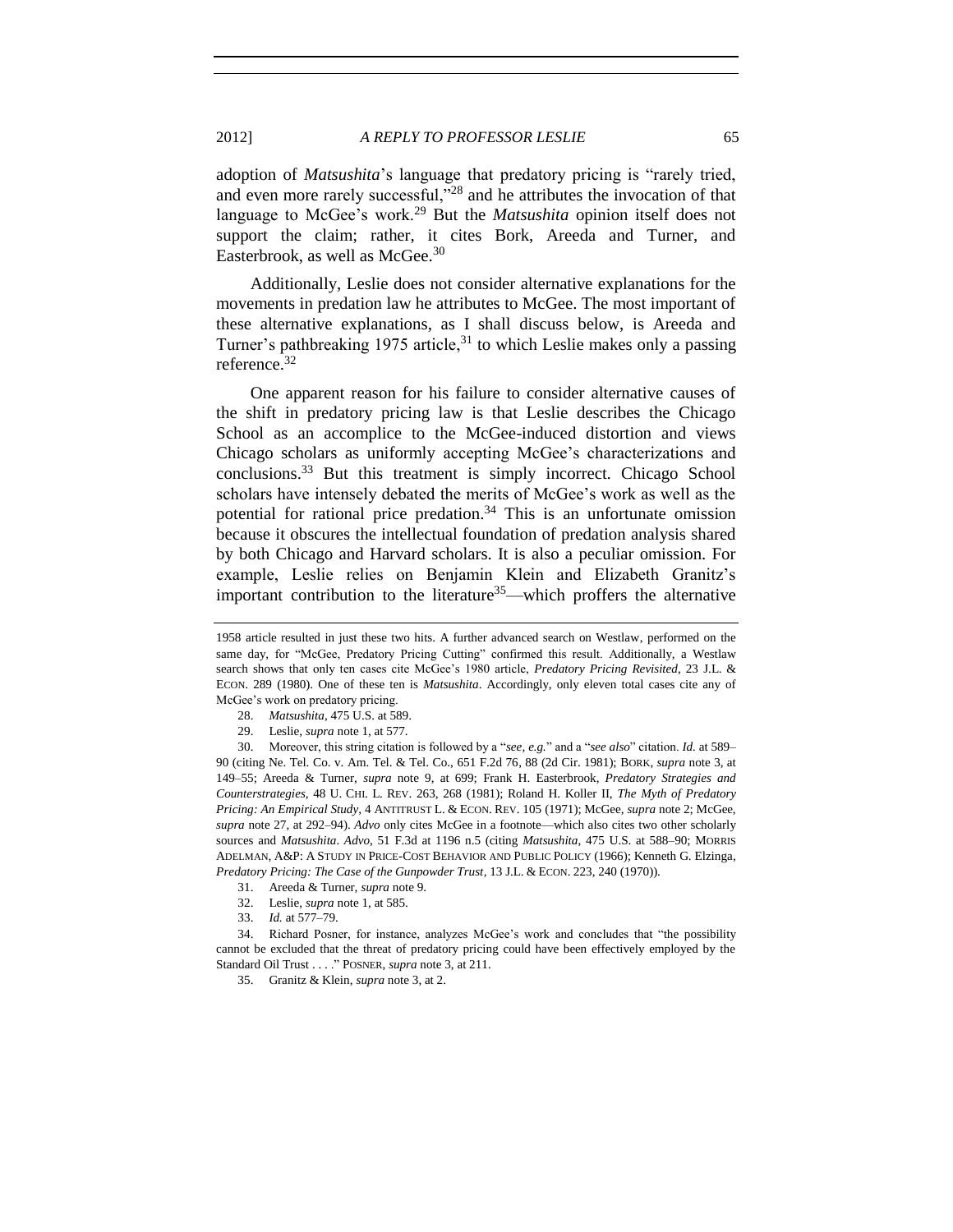<span id="page-6-0"></span>hypothesis that Standard Oil was engaged in exclusionary efforts to raise rivals' costs—to illustrate flaws in McGee's argument,<sup>36</sup> but neglects to discuss the divergence within the Chicago School that their work represents.<sup>37</sup> Moreover, Leslie fails to recognize that many prominent Chicago School scholars do indeed concede the theoretical potential for rational price predation<sup>38</sup>—Robert Bork, in his classic work on antitrust, expresses skepticism concerning predation theory, but cautions that "[t]hese considerations do not demonstrate that price cutting could never under any circumstances be a successful method of predation."<sup>39</sup> The heterogeneity of views within the Chicago School with respect to both predation and analysis of *Standard Oil* should have led Leslie to reconsider his claim that courts and scholars have uncritically accepted McGee because his views were consistent with Chicago School policy goals. The facts are simply inconsistent with Leslie's theoretical explanation.

<span id="page-6-1"></span>Finally, Leslie offers no evidence that modern predation law actually underdeters. While Leslie repeatedly admonishes the *Matsushita* Court for referencing McGee, he never claims that *Matsushita* was wrongly decided, nor does he provide examples of anticompetitive predation created by the allegedly distorted modern standard.

Holding aside the lack of evidence supporting Leslie's distortion claim, his article raises the interesting issue of evaluating what predatory pricing law would be absent McGee—that is, how differently would antitrust treat these claims if McGee never wrote his 1958 paper? The evidence suggests the answer is "not much"; but the path to the answer highlights an intellectually robust predation doctrine.

<sup>36.</sup> Leslie, *supra* not[e 1,](#page-1-0) at 596.

<sup>37.</sup> Indeed, Granitz and Klein's work alone has prompted vigorous debate from within the Chicago School and remains the leading account of the Standard Oil monopoly. *See generally* Granitz & Klein, *supra* note [3](#page-1-1) (proffering the original hub-and-spoke theory of exclusionary conduct); Benjamin Klein, *The "Hub-and-Spoke" Conspiracy that Created the Standard Oil Monopoly*, 85 S. CAL. L. REV. 459 (2012) (building on the original hub-and-spoke theory and replying to critiques); George L. Priest, *Rethinking the Economic Basis of the Standard Oil Refining Monopoly: Dominance Against Competing Cartels*, 85 S. CAL. L. REV. 499 (2012) (challenging this explanation of Standard Oil's behavior).

<sup>38.</sup> *See, e.g.*, BORK, *supra* note [3,](#page-1-1) at 145 ("[T]here seems nothing inherently impossible in the theory [of predatory pricing]. The issue is the probability of the occurrence of predation and the means available for detecting it."); RICHARD A. POSNER, ANTITRUST LAW: AN ECONOMIC PERSPECTIVE 186 (1976) ("[P]redatory pricing cannot be dismissed as inevitably an irrational practice . . . ."); Easterbrook, *supra* note [30,](#page-5-0) at 268 ("It is conceivable that predation could be profitable. Short-run sacrifice for later reward often is a rational way to maximize profits ... . The question, though, is whether profitable predation is probable.").

<sup>39.</sup> BORK, *supra* not[e 3,](#page-1-1) at 154.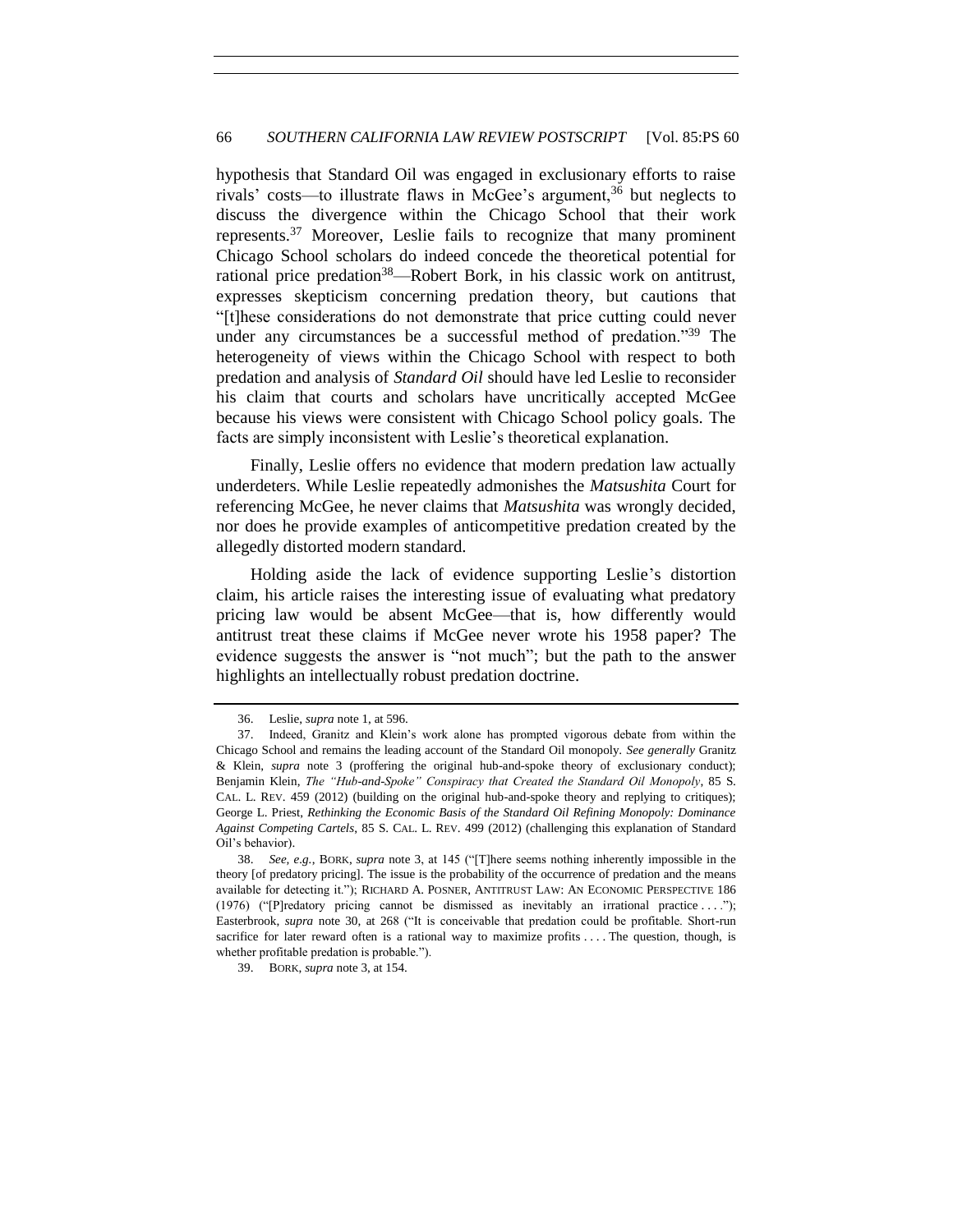# <span id="page-7-0"></span>III. WHERE WOULD PREDATORY PRICING LAW BE WITHOUT JOHN MCGEE?

Leslie's distortion claim is difficult to evaluate in a manner that would avoid the methodological flaws he ascribes to McGee's work on *Standard Oil*. As discussed, the clear implication of Leslie's claim is that McGee's analysis has stunted the healthy development of predation doctrine.<sup>40</sup> Leslie thus raises an interesting thought experiment and one that highlights some important features of our "common law" system of antitrust jurisprudence.

Leslie's distortion claim is inherently an empirical one. In order to isolate the impact of McGee's influence on predation law, basic empirical methods require one to have an understanding (or at least a theory) of how predation law would have developed over the last fifty-four years in the absence of his work. Developing this understanding is a challenging task; but it is necessary to engage in the sort of causal inference Leslie's claim invites. The importance of constructing counterfactuals in antitrust analysis is familiar territory for antitrust lawyers and economists. Leslie makes no attempt to engage in such an exercise; instead, he attributes changes in predation law to McGee without considering alternative explanations of those changes. $41$ 

Recall that Leslie's claim is that McGee's analysis gained "serious traction" when the Supreme Court cited it favorably in *Matsushita* for the proposition that "there is a consensus among commentators that predatory pricing schemes are rarely tried, and even more rarely successful."<sup>42</sup> In the "aftermath of *Matsushita*," Leslie contends, "antitrust plaintiffs generally lost predatory pricing claims."<sup>43</sup> This assertion begs the question of

<sup>40.</sup> Leslie's argument thus has much in common with the themes in the recent collection of essays launching the argument that "conservative economics" has enjoyed excessive influence over modern antitrust law. HOW THE CHICAGO SCHOOL OVERSHOT THE MARK: THE EFFECT OF CONSERVATIVE ECONOMIC ANALYSIS ON U.S. ANTITRUST (Robert Pitofsky ed., 2008). As with the bulk of those essays, Leslie does little to provide evidence that the Supreme Court's modern predation decisions—*Matsushita* and *Brooke Group*—were wrongly decided or to appeal to empirical evidence supporting the notion that anticompetitive predation is frequent. *See generally* Joshua D. Wright, *Overshot the Mark? A Simple Explanation of the Chicago School's Influence on Antitrust*, 5 COMPETITION POL'Y INT'L 179 (2009) (criticizing several of the essays in *Overshot the Mark* for failing to provide empirical support for the claim that Post-Chicago theory has greater predictive power or theoretical robustness than its Chicago predecessors).

<sup>41.</sup> Ironically, Leslie does so while going to great lengths to ensure that readers understand that McGee's work is "not truly empirical," that courts and scholars accepted it as such because its "conclusions fit with the economic theory that those who cite it were advocating," and that "McGee provided no empirical evidence to support his theoretical assertions." Leslie, *supra* not[e 1,](#page-1-0) at 599, 602.

<sup>42.</sup> Matsushita Elec. Indus. Co. v. Zenith Radio Corp., 475 U.S. 574, 589 (1986).

<sup>43.</sup> Leslie, *supra* not[e 1,](#page-1-0) at 577.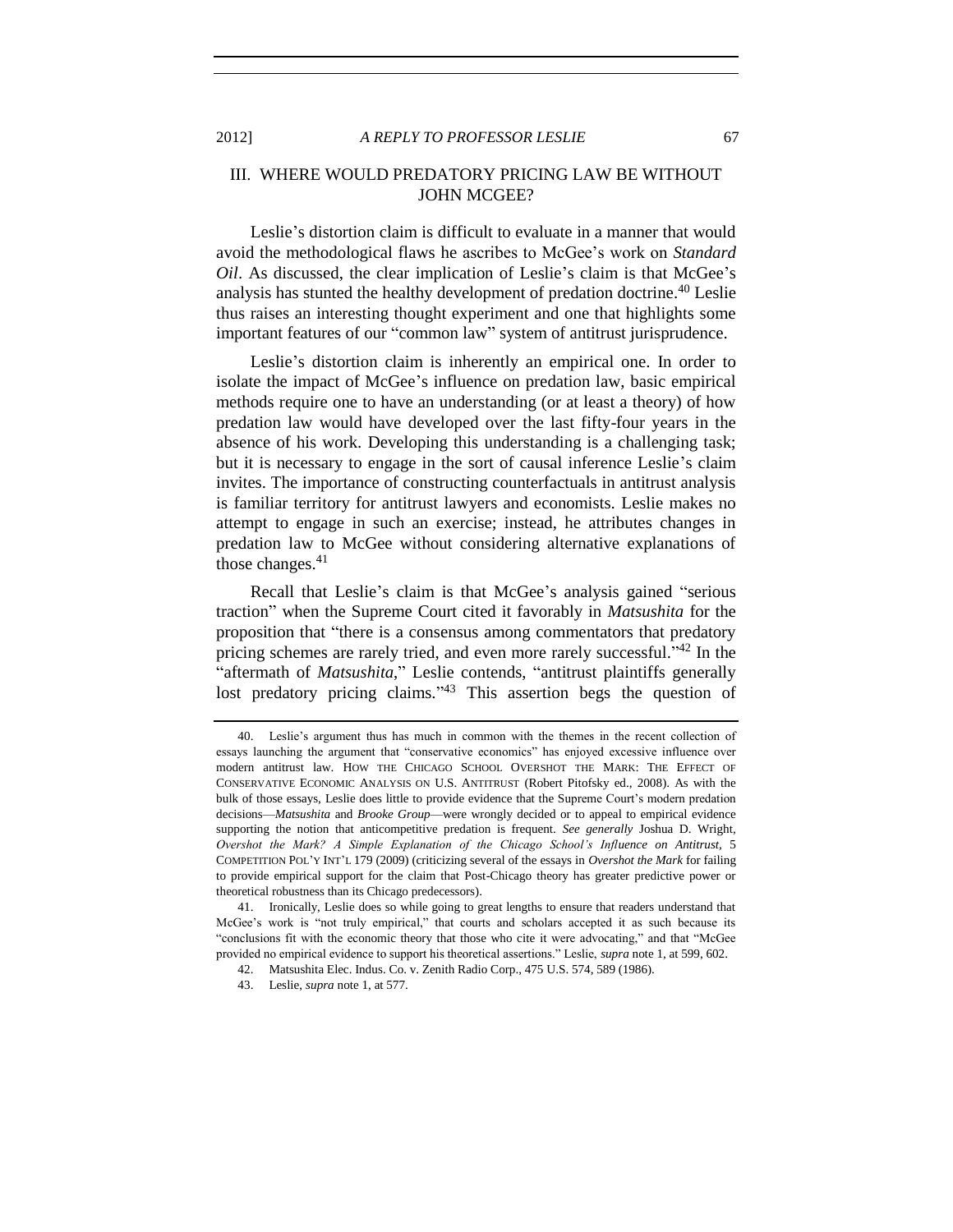whether there were any important events in the intellectual development of the antitrust analysis of predatory pricing between McGee's 1958 article and *Matsushita* in 1986 that could have potentially been responsible for the shift toward a more significant burden of production facing plaintiffs. I have already indicated Areeda and Turner's 1975 analysis was precisely such an event.

Areeda and Turner's seminal 1975 analysis of predation not only had significant influence on legal doctrine, but it was also considerably more influential with antitrust courts and scholars than was McGee's article.<sup>44</sup> The more interesting question is whether the shift in antitrust jurisprudence Leslie attributes to McGee occurred after *Matsushita*, as he claims, or was instead already set in motion by the impact of Areeda and Turner's article well before then. It is most certainly the case that Areeda and Turner had an immediate impact: two courts endorsed the Areeda and Turner analysis in dismissing plaintiffs' predation allegations within a few months of the article's publication.<sup>45</sup> By 1978, a modified version of the Areeda and Turner price-cost test appeared in their treatise,<sup>46</sup> and it was Areeda and Turner, not McGee, who were the most frequently cited commentators in *Matsushita* and *Brooke Group*. <sup>47</sup> By 1981, well before *Matsushita*, Steven C. Salop describes the powerful impact Areeda and Turner had already had on antitrust courts and scholars, noting that

<span id="page-8-0"></span>more than any other article, it has led courts to begin taking an economic view of predation, either by actually adopting the rule or by using it as a starting point. Indeed, the progress the courts have made in the past 6 years in increasing their own economic sophistication has been dramatic.<sup>48</sup>

48. Steven C. Salop, *Strategy, Predation, and Antitrust Analysis: An Introduction*, *in* STRATEGY, PREDATION, AND ANTITRUST ANALYSIS 1, 10–11 (Steven C. Salop ed., Federal Trade Commission

<sup>44.</sup> As noted above, only two court cases cite McGee's 1958 article, and ten more cite his 1980 article. *See supra* note [27](#page-4-0) and accompanying text. In contrast, Westlaw searches as of August 7, 2012 indicate 116 cases (104 federal and twelve state) cite Areeda and Turner's 1975 piece. If one restricts attention to 1975–1981, the years immediately following the publication of Areeda and Turner's work, sixty-five cases cite Areeda and Turner; in contrast, zero cases cite McGee's 1958 article and just four cite his 1980 article.

<sup>45</sup>*. See* Hanson v. Shell Oil Co., 541 F.2d 1352, 1358–59 (9th Cir. 1976); Int'l Air Indus., Inc. v. Am. Excelsior Co., 517 F.2d 714, 723–25 & n.21 (5th Cir. 1975); Joseph F. Brodley & George A. Hay, *Predatory Pricing: Competing Economic Theories and the Evolution of Legal Standards*, 66 CORNELL L. REV. 738, 767–68, 791 (1981). On the influence of Areeda, Turner, and the Harvard School more generally on U.S. predatory pricing law, see Kovacic, *supra* not[e 10,](#page-2-1) at 43–51.

<sup>46.</sup> 3 PHILLIP AREEDA & DONALD F. TURNER, ANTITRUST LAW ¶¶ 710–22 (1978).

<sup>47.</sup> *Brooke Group* does not cite McGee, but cites Areeda and Turner's works several times. Brooke Grp. Ltd. v. Brown & Williamson Tobacco Corp., 509 U.S. 209, 221, 222, 233, 238, 239 (1993). *Matsushita* also cites Areeda and Turner, *see Matsushita*, 475 U.S. at 585 n.9, 589, 591, more frequently than it does McGee, *see id.* at 289, 290.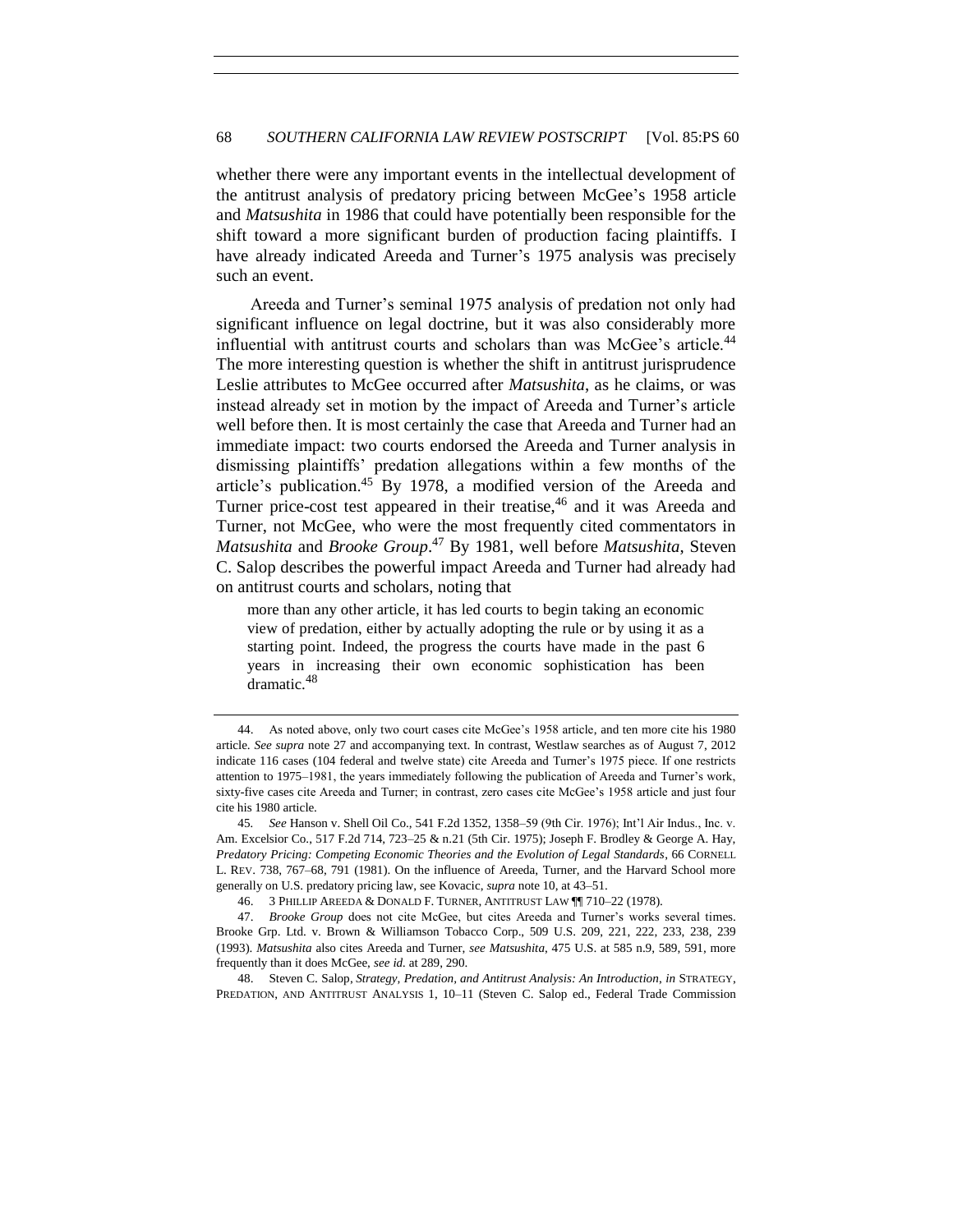And by the mid-1980s—but notably *prior* to *Matsushita*—most courts based their predatory pricing standard on "the relation of the suspect price to the firm's costs." 49

<span id="page-9-0"></span>There is a more direct empirical test of Leslie's claim. Leslie argues that *Matsushita* was the genesis of McGee's distortion and attributes plaintiffs' difficulties in predation cases post-*Matsushita* to McGee. However, if the adoption of the Areeda-Turner test in lower courts had already begun to take form prior to *Matsushita* in 1986, and plaintiffs were unable to satisfy that standard well before then, it follows that Leslie cannot logically attribute those changes to McGee's analysis of *Standard Oil*. Leslie does not consider this possibility. But immediately after the Areeda and Turner article was published, it became clear that predation law had taken a pro-defendant turn—that is, defendants were successful in fending off predation claims during this time period without any help from McGee.

Empirical analyses of predatory pricing cases confirm that Areeda and Turner's work—and not McGee's—effected serious changes in predatory pricing rules and case outcomes. In his examination of seventy-three litigated predatory pricing cases that arose prior to 1971, Roland H. Koller II found that private plaintiffs, the DOJ, and the FTC prevailed in forty-five cases (over 60 percent) while defendants prevailed in just twenty-eight instances (slightly below 40 percent).<sup>50</sup> Predatory pricing claims were alive and well into the early 1970s. However, predatory pricing plaintiffs' fortunes had already turned soon thereafter. James Hurwitz and William Kovacic analyzed fifty-seven cases alleging predatory pricing, broadly construed, disposed of on the merits between 1975 and 1981 and found that defendants tended to prevail.<sup>51</sup> The tides had turned. Defendants were successful in forty-five cases (almost 80% percent); meanwhile, plaintiffs

<sup>1981).</sup>

<sup>49.</sup> 3A PHILLIP E. AREEDA & HERBERT HOVENKAMP, ANTITRUST LAW: AN ANALYSIS OF ANTITRUST PRINCIPLES AND THEIR APPLICATION ¶ 737b–c (3d ed. 2008) (documenting various courts' implementation of cost-based standards and evidence). *See also* Barry Wright Corp. v. ITT Grinnell Corp., 724 F.2d 227, 232 (1st Cir. 1983) ("Thus, most courts now find their standard, not in intent, but in the relation of the suspect price to the firm's costs.").

<sup>50.</sup> Koller, *supra* note [30,](#page-5-0) at 110. Koller examined 123 cases total, and determined that defendants were legally "adjudged" to have engaged in predatory pricing in ninety-five cases total; this number includes thirty-two consent decrees and eighteen cases decided on procedural issues, which arguably should be omitted from the sample. *Id.* at 110–11 & n.8. Hence, forty-five is a lower bound on the number of cases in which plaintiffs prevailed. Additionally, Koller found private plaintiffs prevailed in twelve cases, the DOJ eight, and the FTC twenty-five. *Id.*

<sup>51.</sup> James Hurwitz & William Kovacic, *Judicial Analysis of Predation: The Emerging Trends*, 35 VAND. L. REV. 63, 140 n.295, 151–56 (1982).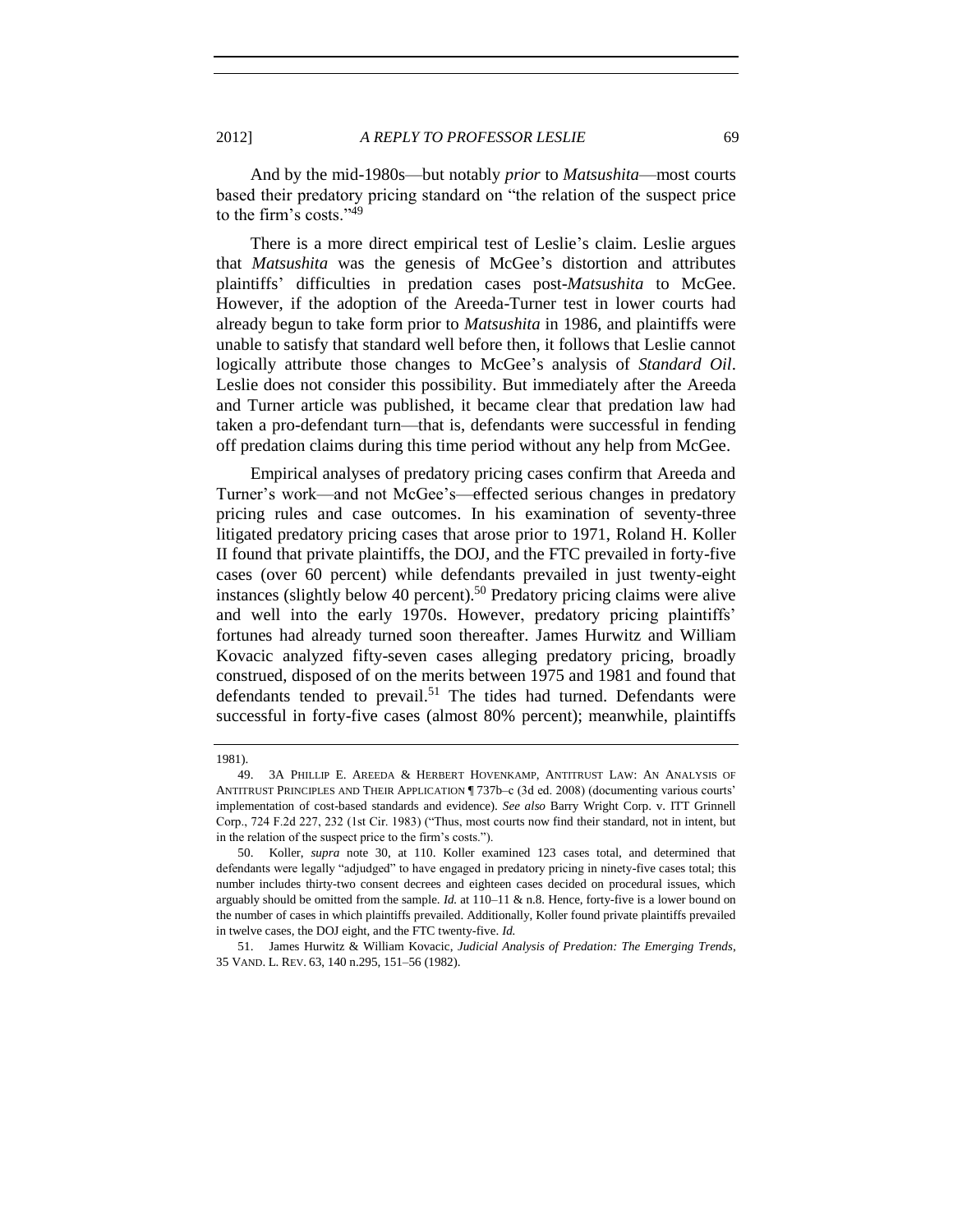prevailed in just twelve cases (slightly above 20 percent).<sup>52</sup> In fact, scholars noted in 1981 that plaintiffs had yet to prevail under the influential Areeda-Turner test.<sup>53</sup> Contrary to Leslie's claims, these data demonstrate that McGee's scholarship did not distort predatory pricing law at all; indeed, it is clear that the major "culprit" responsible for these changes is Areeda and Turner, not McGee.

Leslie hypothesizes that the Chicago School hijacked predatory pricing law by reflexively adopting McGee's analysis without question, resulting in an equilibrium in which "predatory pricing claims fail as a matter of law because the Supreme Court has held that predation is neither tried nor successful."<sup>54</sup> Leslie's omission of Areeda and Turner's remarkable influence on predation law prior to *Matsushita* is fatal to his argument. But perhaps more importantly, the "double helix" of Chicago and Harvard influence on modern predation law illuminates the fact that the intellectual backbone of modern competition policy is not so fragile as to render itself captured by the influence of a single scholar in a single paper. The anti-intervention instinct in modern predation law is attributable neither to McGee nor to any other single scholar; rather, as Kovacic observes, that instinct is attributable to "a double helix that intermingles Chicago School perspectives with the Harvard School contributions of Phillip Areeda, Donald Turner, and Stephen Breyer. Harvard has had as much to do as Chicago with creating many of the widely observed presumptions and precautions that disfavor intervention by U.S. courts and enforcement agencies."<sup>55</sup>

This more robust and inclusive understanding of the intellectual foundation of modern predation law suggests that the way forward in developing efficient legal rules has little to do, after all, with the particular merits of McGee's analysis of potential predation in *Standard Oil*. Whether *Brooke Group* is ultimately a superior legal rule for alleged price predation—that is, whether it minimizes the social costs of false positives

<sup>52.</sup> *Id.* at 140 n.295. Hurwitz and Kovacic's original work found defendants prevailed in all sixteen cases that had reached final judgment from which no further appeal was possible; plaintiffs succeeded at the trial level in four cases, which were all on appeal at the time the article was published. Another nine cases had not yet reached a decision on the merits. *Id.* I updated their findings where further information regarding subsequent decisions or retrial decisions was available. Where no additional information was obtainable, I deferred to Hurwitz and Kovacic's original classifications. I characterize a party as successful if it prevailed at the latest merits stage for which information is available (for example, if a plaintiff won a preliminary injunction and no further information about the case was available, the case counts as a plaintiff win).

<sup>53.</sup> Brodley & Hay, *supra* not[e 45,](#page-8-0) at 768.

<sup>54.</sup> Leslie, *supra* not[e 1,](#page-1-0) at 603.

<sup>55.</sup> Kovacic, *supra* not[e 10,](#page-2-1) at 80.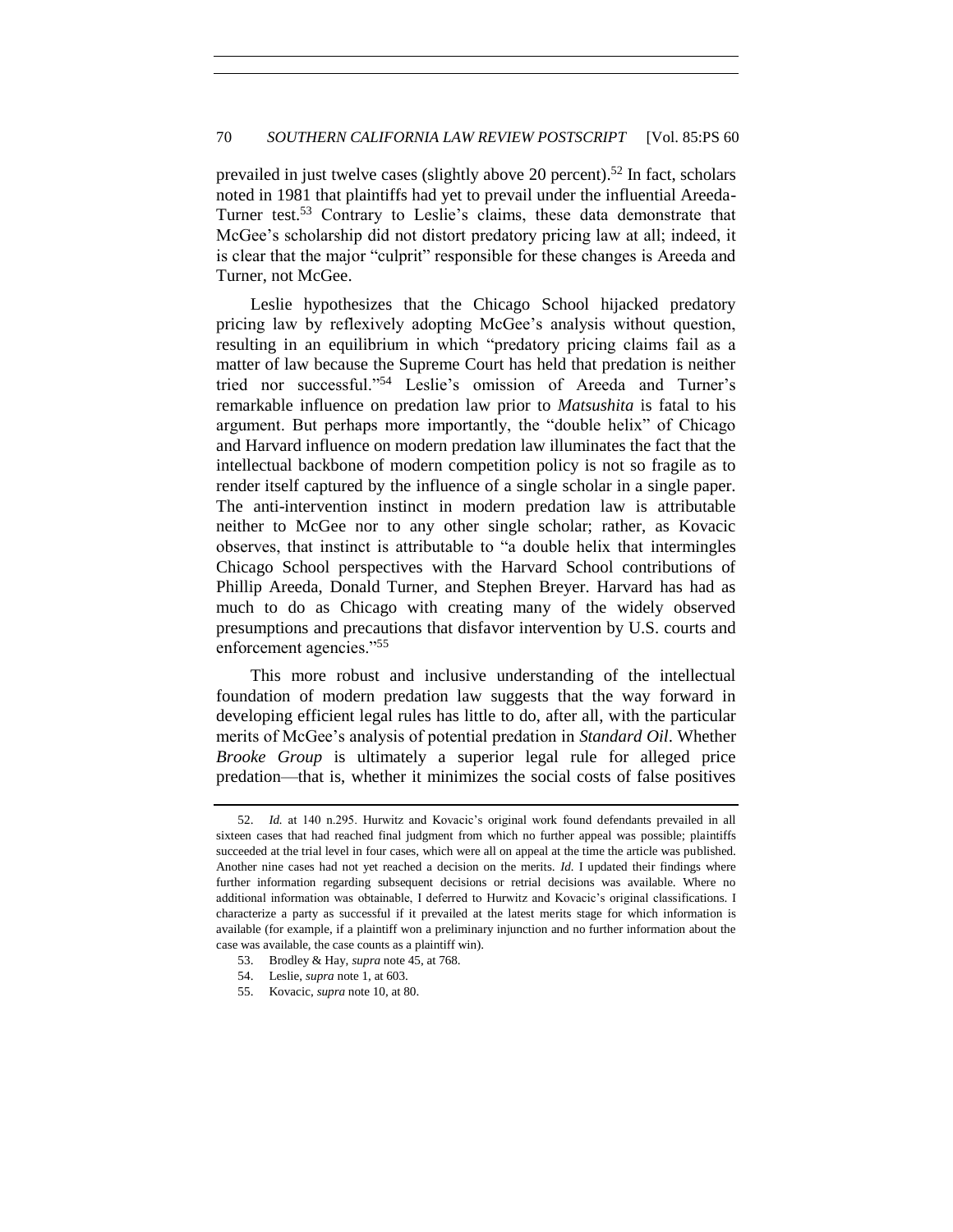<span id="page-11-0"></span>and false negatives as well as administrative costs—requires an analysis of existing economic theory and empirical evidence. Leslie, for example, could in principle be correct that *Brooke Group* underdeters predation, though incorrect that the modern standard should be attributed to McGee. Bruce H. Kobayashi surveys the theoretical and empirical literature in great detail and characterizes the last two decades of scholarship as disturbing the "relatively settled consensus" on the rarity of price predation and describes some empirical studies "consistent with successful predation."<sup>56</sup> As Kobayashi notes, however, many of these studies are incapable of distinguishing anticompetitive from pro-competitive conduct and the data are consistent with both. $57$  The existing economic theory and empirical evidence are importantly limited<sup>58</sup> and do not support the proposition that anticompetitive predation could be more efficiently deterred by another legal rule.<sup>59</sup> This is not to imply that predation does not exist; it almost certainly does. However, the case for the *Brooke Group* rule does not rest solely on the nonexistence of price predation. $60$  Rather, its validity is further buttressed by the joint Chicago and Harvard Schools' recognition that the error costs and chilling effects associated with condemning procompetitive price cuts are significant considerations when crafting an appropriate liability rule, and that these concerns may overshadow abstract possibilities of harmful conduct.

The theoretical and empirical literature on predation will continue to grow and with it, our understanding of the economics of price predation, its frequency, whether we can reliably identify it in practice, and the welfare consequences of different legal rules governing price-cutting. A necessary

<sup>56.</sup> Bruce H. Kobayashi, *The Law and Economics of Predatory Pricing*, *in* ANTITRUST LAW AND ECONOMICS 116, 150 (Keith N. Hylton ed., 2010).

<sup>57.</sup> *Id.* at 125–28.

<sup>58.</sup> These studies are limited not only by the scarce amount of information available for evaluating the true effects of an alleged price predator's conduct, but also further by the inherent difficulty in discerning the difference between pro- and anticompetitive price cutting. Accordingly, many scholars come to conflicting conclusions even when evaluating the same set of cases. *Compare* Koller, *supra* note [30,](#page-5-0) *with* Richard O. Zerbe, Jr. & Donald Cooper, *An Empirical and Theoretical Comparison of Alternative Predation Rules*, 61 TEX. L. REV. 655 (1982), *and* Richard O. Zerbe, Jr. & Michael T. Mumford, *Does Predatory Pricing Exist? Economic Theory and the Courts After* Brooke Group, 41 ANTITRUST BULL. 949 (1996). As such, these empirical studies may reveal individual instances of false positives and false negatives, but they do not support strong conclusions as to the frequency or magnitude of either.

<sup>59.</sup> Kobayashi, *supra* not[e 56,](#page-11-0) at 150.

<sup>60.</sup> *Id.* (citing AREEDA & HOVENKAMP, *supra* note [49,](#page-9-0) at ¶ 737b–c) ("The reasons these tests for predatory pricing were adopted was not because there is widespread consensus that above-cost pricing strategies can never be anticompetitive in the long run. Rather, it is because our measurement tools are too imprecise to evaluate such strategies without creating an intolerable risk of chilling competitive behavior.").